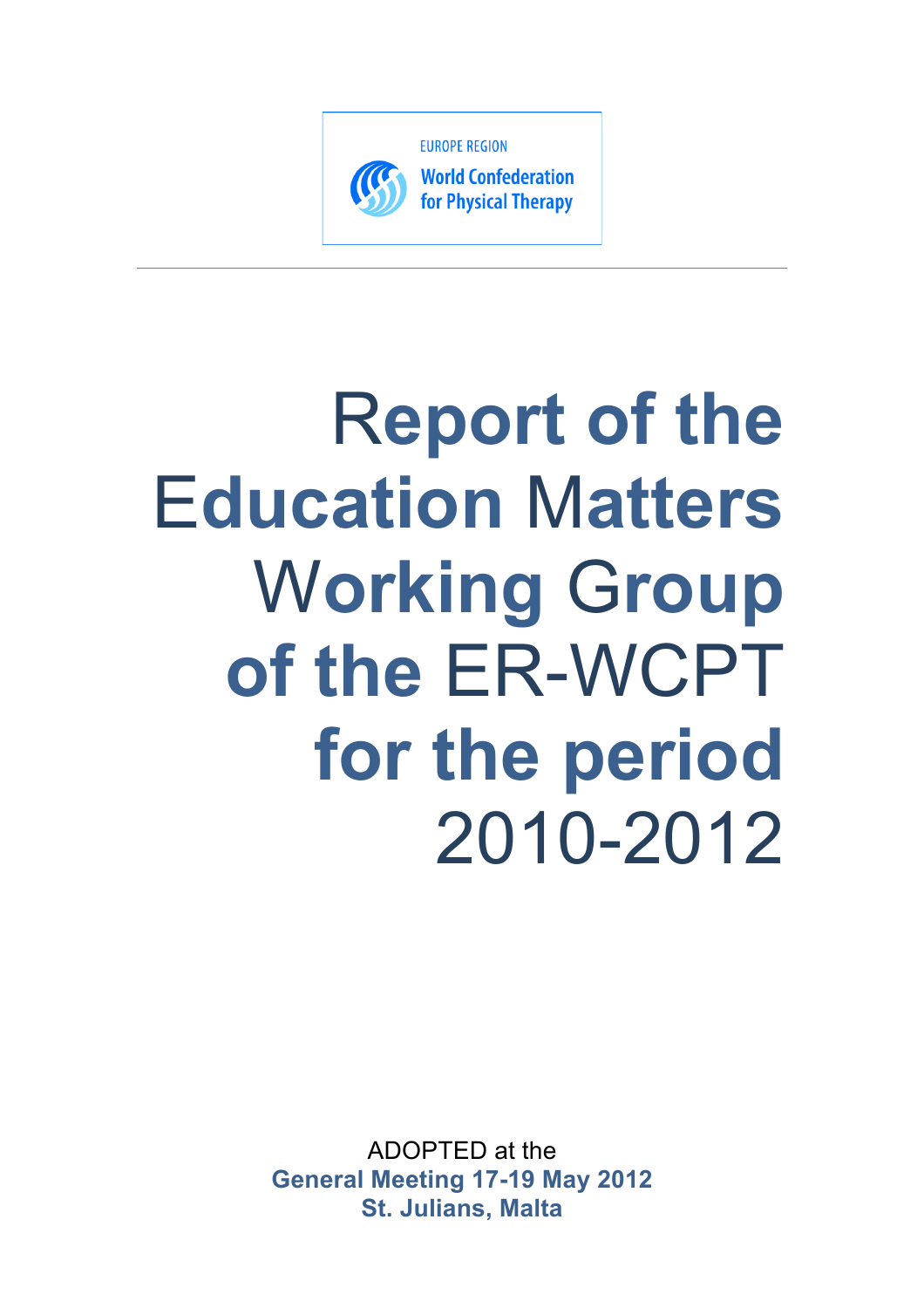# **REPORT OF THE EDUCATION MATTERS WORKING GROUP OF THE ER-WCPT FOR THE PERIOD 2010-2012**

# **European Region of the World Confederation for Physical Therapy (WCPT) European Union Matters WG**

#### **Introduction**

As Chairman of the Education Matters working group, I would like to thank all members of the group for the appreciated work delivered at this General Meeting.

The main objectives of the Education Matters Working Group are to promote the quality of physiotherapy education in Europe and to contribute to facilitate the reciprocity of recognition of physiotherapy qualifications.

#### **Members**

The members of the EU Matters WG appointed in June 2010:

- Sonia Souto, Souto Vice Chairman of the European Region of WCPT as Chairman of the EU Matters Working Group, Spain
- Camilla Wikström-Grotell Finland
- John Xerri de Caro Malta
- Antonio Lopes Portugal
- Charlotte Häger Ross Sweden
- Astrid Schaemann Switzerland
- Emil Igelsboeck Austria (Specially appointed to do the liaison with the host association of the  $3^{rd}$  Education Congress, Vienna, Austria – 2012)

The General Secretary of the European Region of the WCPT, David Gorría, worked with the group and attended all the meetings.

#### **Terms of Reference and activities**

The terms of reference of the Working Group for the period of 2010 – 2012 were agreed at the general meeting 2010 in Berlin as follows:

**1 – Monitor the evolution of physiotherapy education (at all levels) and research activities**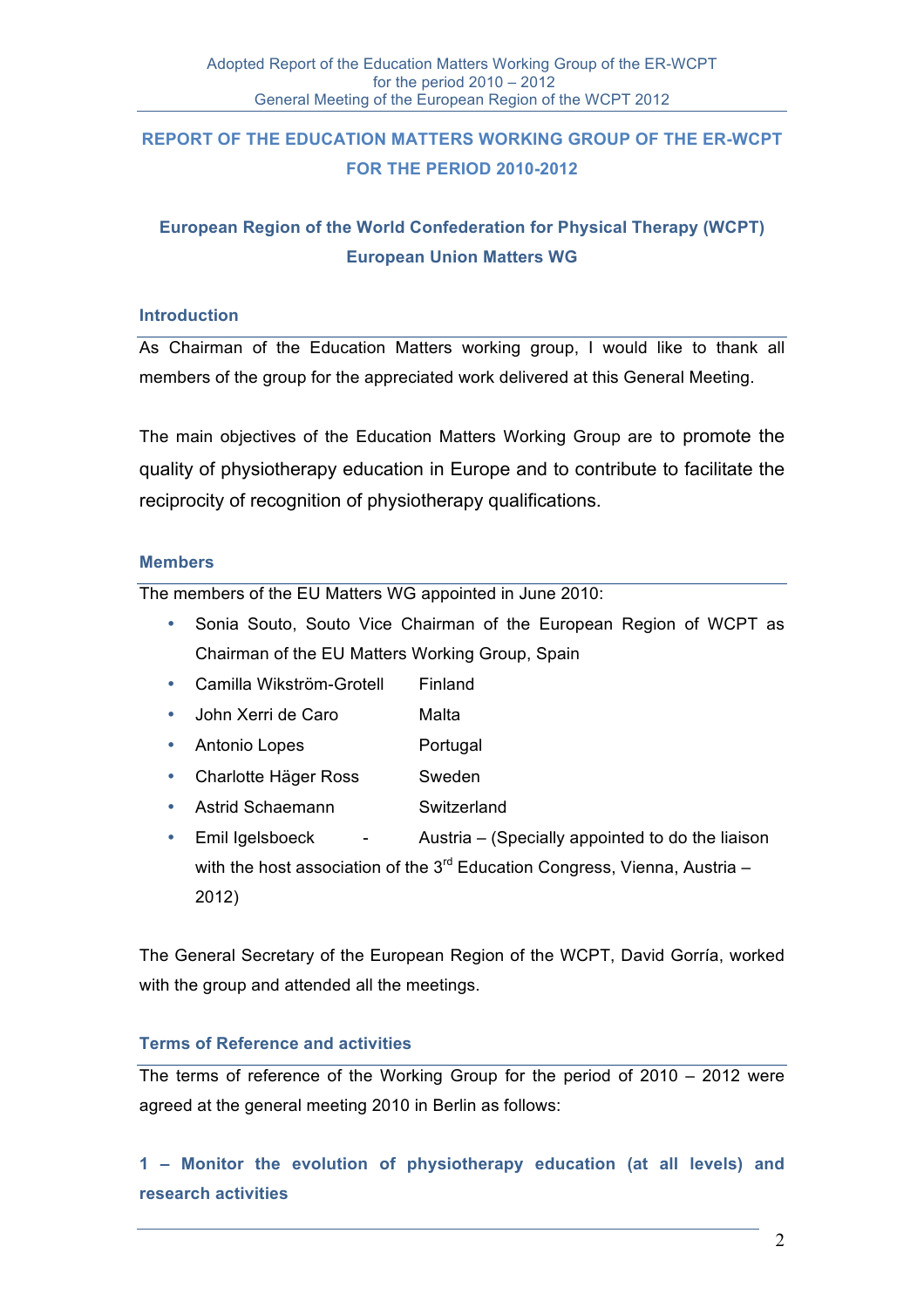- 1.1. Monitoring entry level education
	- To keep updated the inventory on Physiotherapy Entry Level of Education within the ER-WCPT.
- 1.2. Monitoring education at Master level
	- To continue following up Master programmes in Physiotherapy within the ER-WCPT.
- 1.3. Monitoring CPD and specialisation
	- To follow up the activities on Continuous Professional Development within the Member Organisations, and continue to monitor developments in reregistration, re-certification in collaboration with the Professional Issues Working Group.
	- To continue the update of the Monitoring report on Specialisation
- 1.4. Monitor developments in quality assurance of Higher Education
	- To gather information on quality assurance measures in Physiotherapy education and monitor the involvement of the Member Organisations in quality assurance activities
	- To update the document on Quality Assurance Guidance and develop a tool kit resources to support Quality Assurance process.
	- To investigate and monitor the introduction of Ranking process within Higher Education at national and International levels. (In cooperation with ENPHE)
- 1.5. Monitor Research activities
	- To identify priority research issues and monitor possible opportunities for action by the ER-WCPT

**2 – Elaborate or revise Policy statements regarding physiotherapy education and research**

- To update the Policy Statement on Physiotherapy Education
- To collaborate with the PI WG to create the ER-WCPT Policy on Research
- To align the Policies on Education and Research

**3 – To address education issues for Member Organisations in collaboration with the EU WG**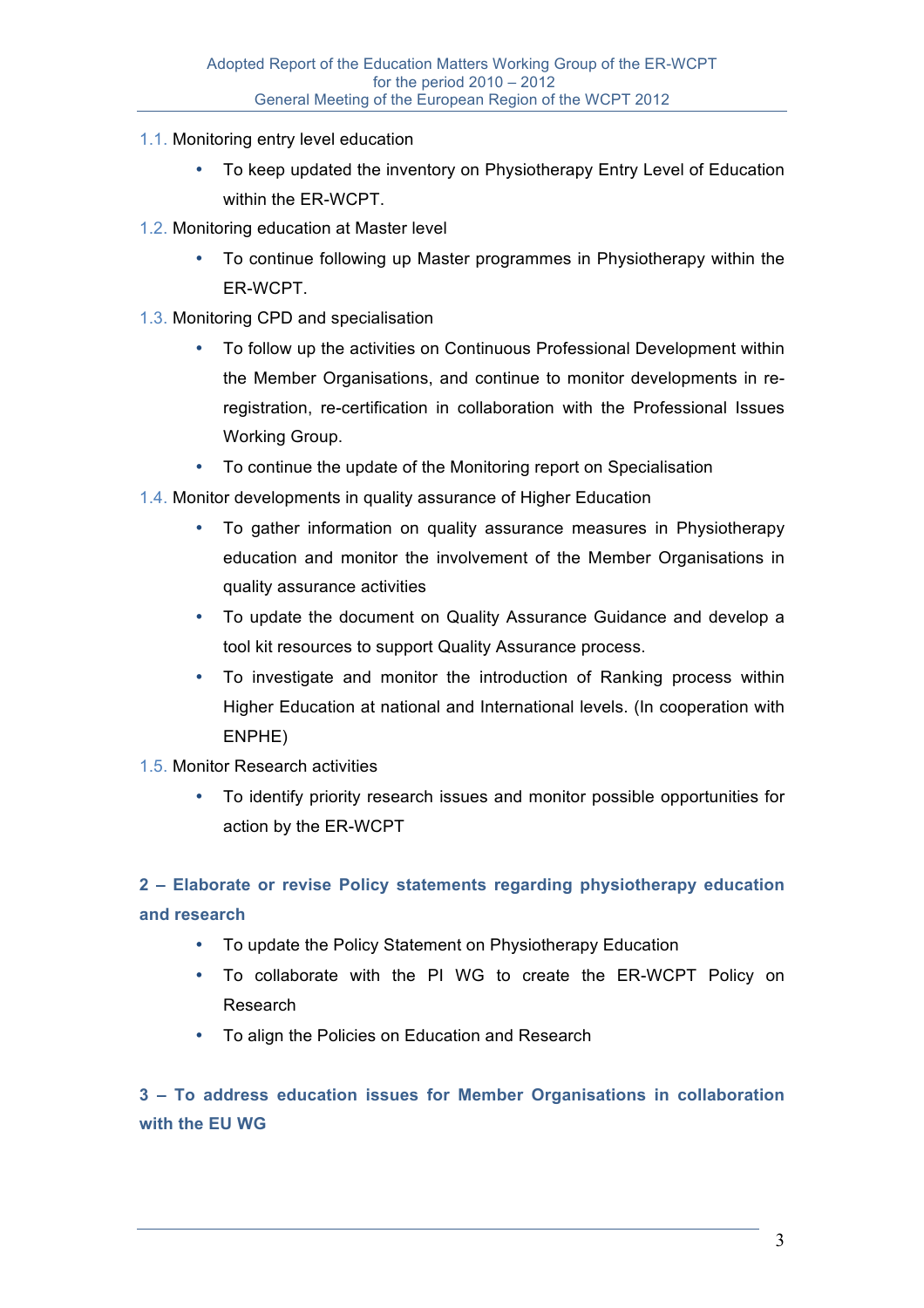**4 – To promote the use of Evidence Based Practice in Physiotherapy education at all levels (Life Long Learning) and support efforts to embed EBP in clinical practice**

• To promote use of Evidence Based Practice in Physiotherapy education at all levels (Life Long Learning) and support efforts to embed EBP in all aspects of professional practice.

## **5 – To collect and spread relevant Information on education and research**

- To identify information to be included on the ER WCPT website, under the button of education, relating to all education levels, research and EBP.
- Monitor the information about education, displayed at the web pages of the MO's
- To contribute to the completion of the  $3<sup>rd</sup>$  European Congress on Physiotherapy Education
- To prepare the  $4<sup>th</sup>$  European Congress on Physiotherapy Education to take place in 2016.

# **6 – To cooperate with other relevant entities related with physiotherapy education at European level**

• To continue facilitating closer links and cooperation with ENPHE.

## **7 – To maintain the Glossary of key terms of the ER-WCPT**

The GM also noted the following suggestions to be considered by the WG during the period 2010 - 2012:

- *The need for a research strategy to orientate the work of the foundation on this field*
- *To pay attention to use in a consistent way the expression "Physiotherapy Entry Level Education" within the EDU WG documents, because the entry level can be at different academic levels in different countries.*
- *To use the European Qualification Framework as tool for reference and comparative studies across Europe.*

#### **Meetings**

The Education Matters WG held four meetings over the period 2010 -2012:

• 1 - 3 October 2010, A Coruña, Spain.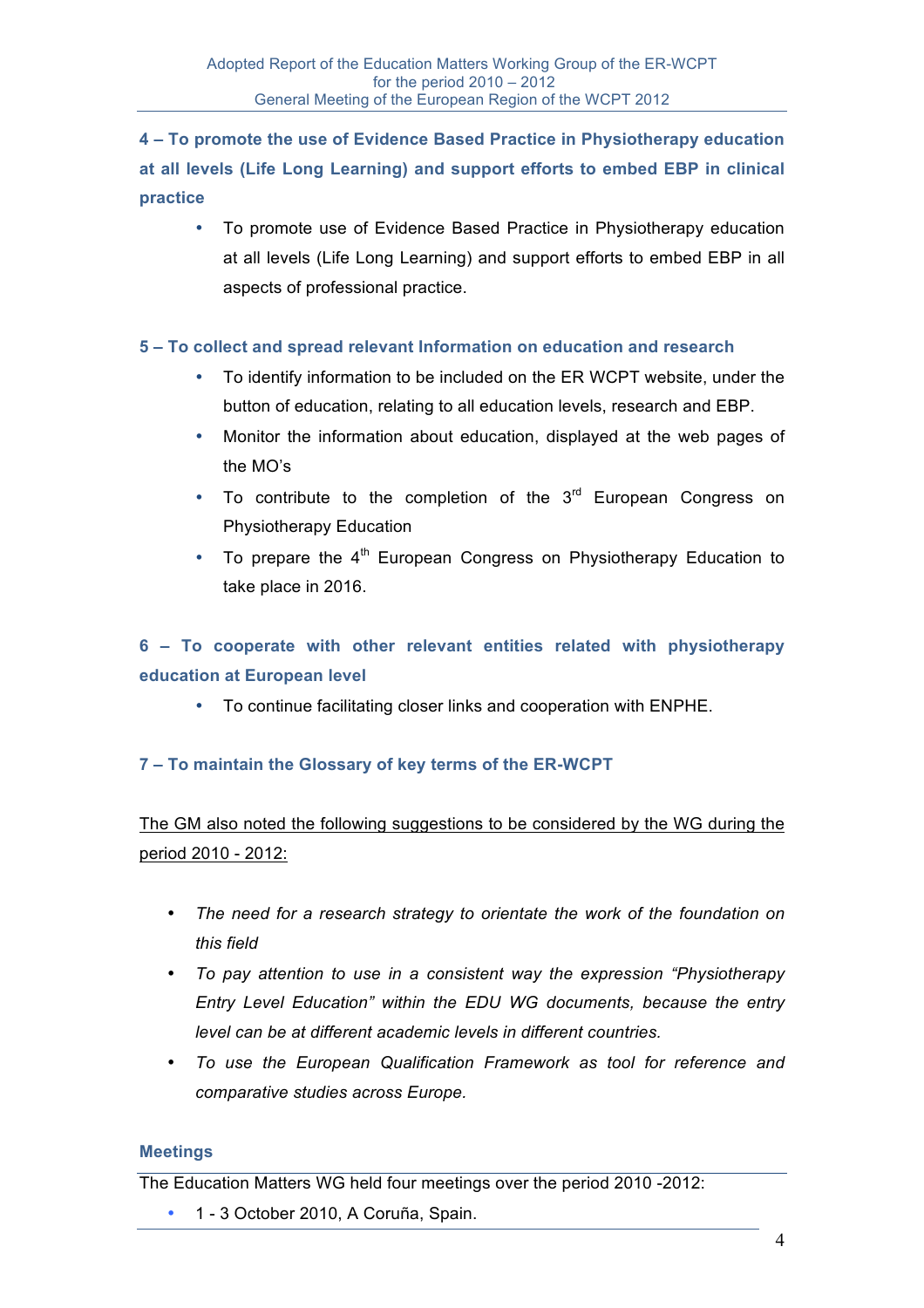With apologies for absence from Charlotte Hager-Ross and Camille Wikström-Grotell

- February 2011, in Vienna, Austria. With apologies for absence from Sonia Souto. Antonio Lopes acted as chairman.
- 10 September 2011, St. Julians, Malta. With the presence of all the members
- 2-4 February 2012, in Vienna, Austria. With the presence of all the members

## **Activities for the period 2010 - 2012**

## **Overview of "projects" and distribution of responsibilities**

At the first meeting, in Coruña, the Working Group discussed the nature and scope of the various projects and decided their distribution among the members of the group. For each project the appropriate goals and actions were identified.

#### **Main outcomes / achievements**

As many of the tasks have an on-going nature, some historical notes have been included to facilitate the understanding of the continuity of the actions.

# **Monitor entry-level education. To keep updated the inventory on Physiotherapy Entry Level of Education within the ER-WCPT.**

In Berlin it was approved a first draft of the inventory on Physiotherapy Entry Level of Education within the ER-WCPT. The Education Matters WG has been working during these two years period in order to update the inventory sending a questionnaire to the MOs. 34 of 37 Members have answered the PT entry-level questionnaire. Some answers needed to be clarified before presenting the results to the GM.

In order to have a common position with the Entry level physical therapy education programmes listed on the WCPT website. http://www.wcpt.org/node/33154, an since in the inventory we do a reference to WCPT website list of schools in each country for information, an email was sent to the General Secretary of the WCPT with incongruences that have been detected in eight countries of the region (Cyprus, Estonia, Finland, Lebanon, Lichtenstein, Lithuania, Slovakia and Ukraine) given the contact person to report about them.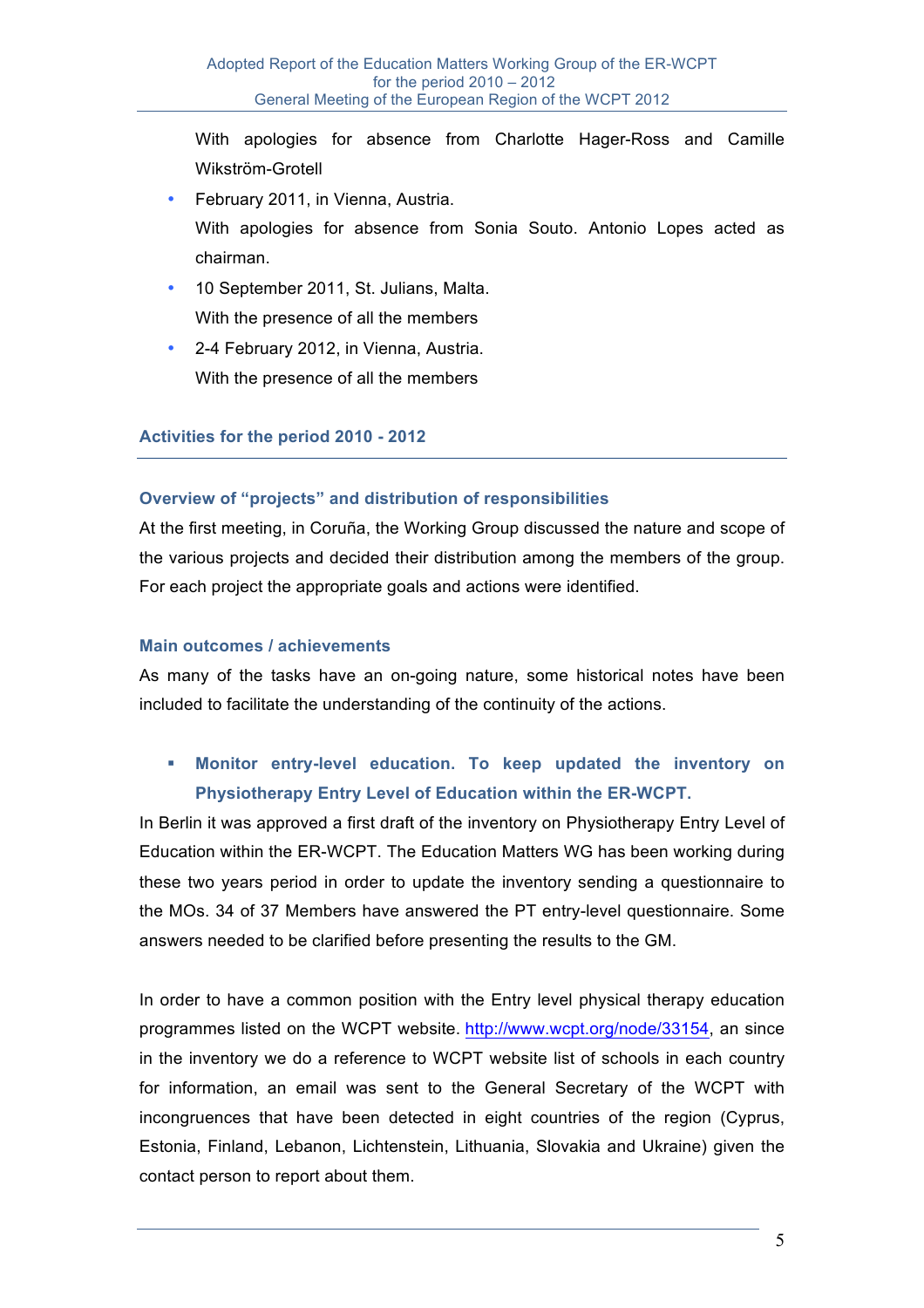ENPHE has been also informed about the results of this inventory and their national coordinators will also review the results and comment back to ER-WCPT if appropriate.

During the General Meeting it will be presented an update version, with a new introduction and a chart to have an overview of the situation of the countries. MOs will see some points marked in yellow since some responses need to be clarified during the GM.

# **Monitoring education al Master Level. To continue following up Master Programmes in PT within the ER-WCPT.**

As recommended at the 2010 GM and in order to continue the work on Masters, it has been elaborated a document entitled: Discussion paper to continue following up master programmes in PT within the ER-WCPT for discussion at the General Meeting.

The document has the following structure:

- **Introduction**
- PT master's degree in a future perspective
- Monitoring Master programmes in Physiotherapy
- **Conclusion**

The documents has key indicators (also quality indicators) that may be considered when addressing issues related to Master level education. This paper aims to open discussion on the future perspective of PT Master level education within the ER-**WCPT** 

 **Monitor CPD and Specialisation. To follow up the activities on Continuous Professional Development within the MOs, and continue to monitor developments in re-registration, re-certification in collaboration with the Professional Issues Working Group. To continue the update on Monitoring report on Specalisation.** 

The first Informative Paper with recommendations on continuing professional development (CPD) was prepared and presented by the Education Matters WG and adopted at the General Meeting (GM) 2006. At the GM 2008 an updated report on CPD was presented by the Professional Issues WG and adopted. During that GM it was recommended that an updated and revised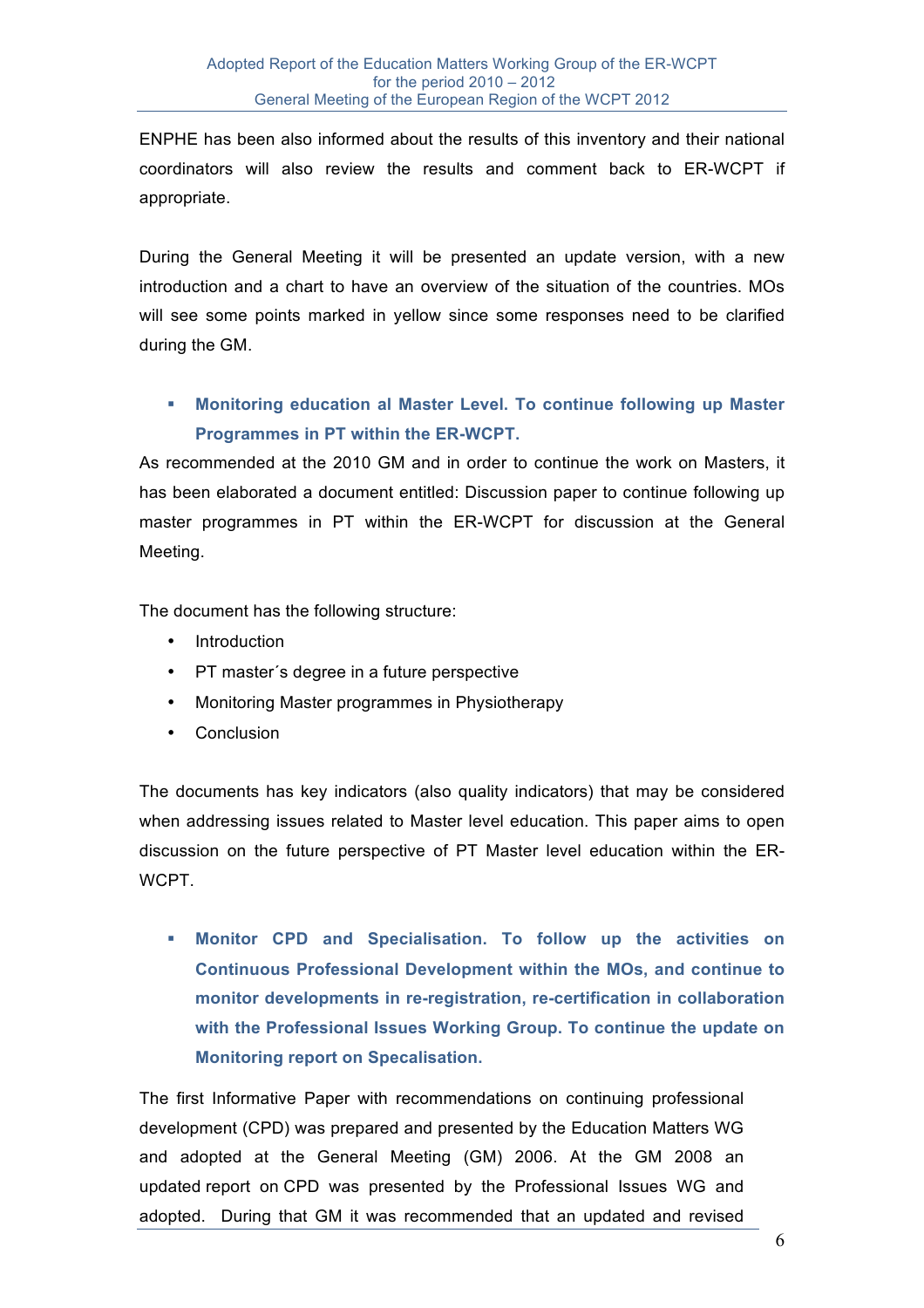Informative Paper should be developed including a collection of inspiration material. Accordingly the Informative Paper was updated and revised by the working groups on Professional Issues and Education Matters and presented by the Professional Issues WG during the GM 2010, and adopted. Finally, it was added at the GM 2010 that ER-WCPT should continue monitoring the development of Systematic CPD including registration and re-registration.

Following on the previous work carried out by the previous WGs it was decided, in collaboration with the Professional Issues WG, an to carry on an update on CPD, registration, re-registration and/or specialisation collecting information from the MOs with a particular interest to examine the motivations/barriers towards the implementation of CPD, and also to examine these in the context of registration and specialisation issues. In this sense, the Education Matters WG is presenting for adoption at the 2012 GM a report that summarizes the outcome of the questionnaire circulated among the MOs in 2011, and will be used as the starting point towards the development of a report/statement titled "A European vision for CPD including specialisation", as is stated in the recommendations for the next period of the Education Matters WG.

 **Monitor developments in quality assurance of Higher Education. To gather information on QA measures in PT education and monitor involvements of the MOs in QA activities. To update the document on QA Guidance and develop a tool kit resources to support QA process. To investigate and monitor introduction of Ranking process within Higher Education at national and international levels (in cooperation with ENPHE).**

To continue the work on Quality Assurance measures in Physiotherapy Education, the WG sent again in 2011 the questionnaire, adding a new question in order to collate examples of quality assurance processes that could be used as guidance for all the MOs and to update the 2010 report. Due to the low rate of responses, the WG agreed to include the responses received in 2010 from MOs who has not asked in 2012.

The final version of the document includes further recommendations of work in relation to this: To review the topic of quality assurance procedures in physiotherapy education and consider possible actions, including exploring the role of international accreditation as well as considering the development of European guidelines and improve the existing tool kit resources to support Quality Assurance process.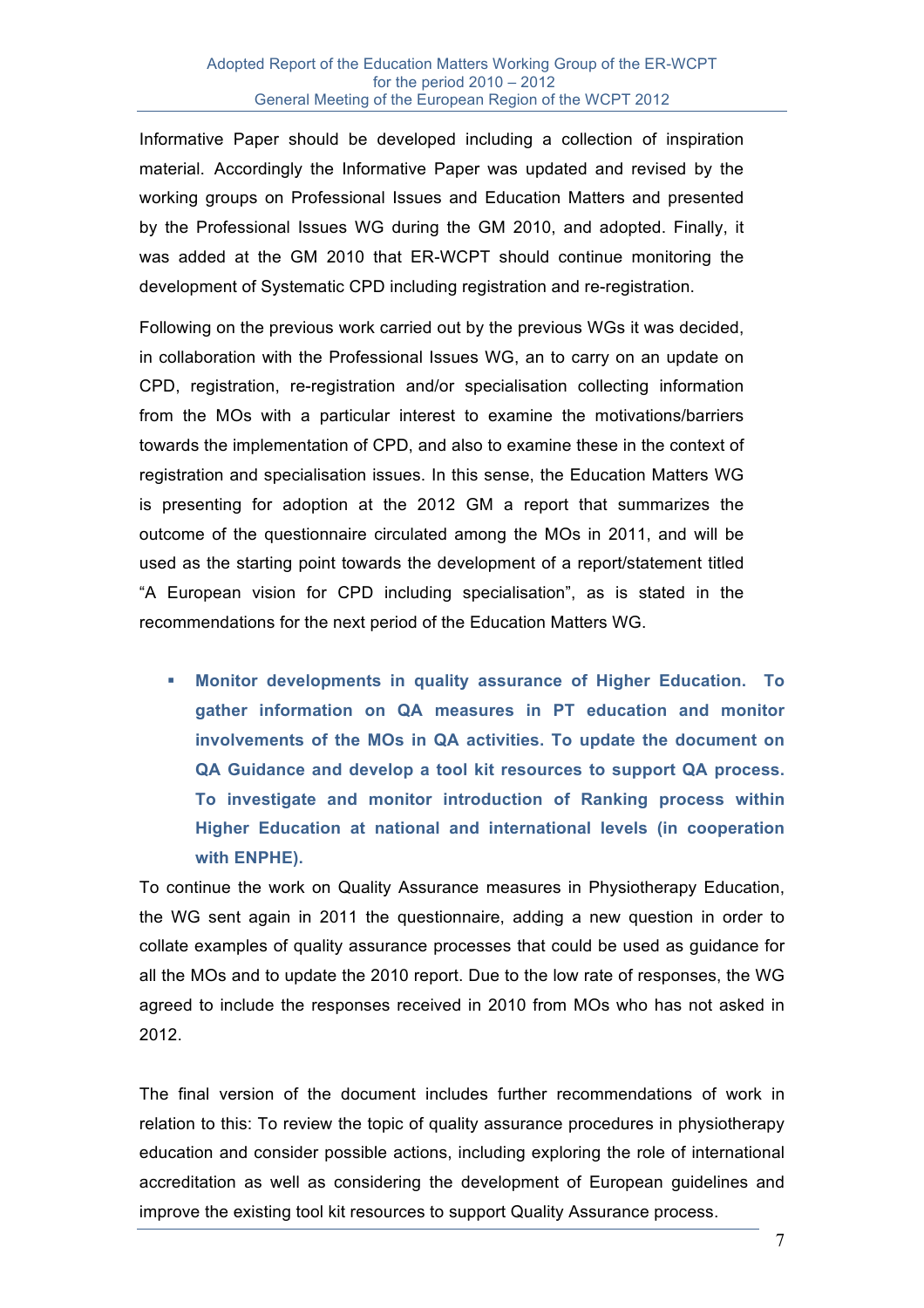The Ranking process within Higher Education at national and International levels, was discussed at the meetings with ENPHE. The ENPHE EU Directives focus group has finalised its work on Ranking and would send the results to ER-WCPT. ENPHE has not developed any ranking system for Physiotherapy universities but will discuss with their members about it. ER-WCPT will be reported about the ENPHE projects on this matter.

Rankings of Higher Education Institutions and programs are becoming a global phenomenon. The internationalization process and this "institutional diversity" extend the possibility of choosing the country and university to study, the degree or programme to take, and the institution for work or research. So, in an increasing number of countries, the interested people – students and their families, lectures, researches, enterprises, professionals, etc. – went to a series of *ranking* looking for orientation in their decision making process. There is a need for instruments that can help to improve transparency and present information on the diversity of institutional activities in a meaningful and concise way. Ranking and performance assessment have become an important aspect of contemporary higher education and research policies. In this sense, the Region as an observatory, could be interested in knowing if there is an international ranking (at European level or world level) involving PT universities/schools, and at national level in which countries there is a ranking system involving PT universities/schools. The next step will be to know more about the main characteristics of the existing rankings, mainly about their objectives (including who is behind) and about the dimensions/indicators they value and use.

It will also be important to know if any MO has already a formal statement/position regarding the issue. Future work to monitor the ranking process will be done by the Education Matters WG.

 **Monitor research activities. To collaborate with the PI WG to create the ER-WCPT Policy on Research. To identify priority research issues and monitor possible opportunities for action by the ER-WCPT.**

The Education Matters WG started in 2008 the development of a Policy recommendation regarding the role of the ER-WCPT and the MOs in promoting and supporting physiotherapy research, research careers and development of the profession. During the General Meeting in Berlin, a Discussion Group took place in relation to this topic in order to have feedback from the MOs. During this meeting, it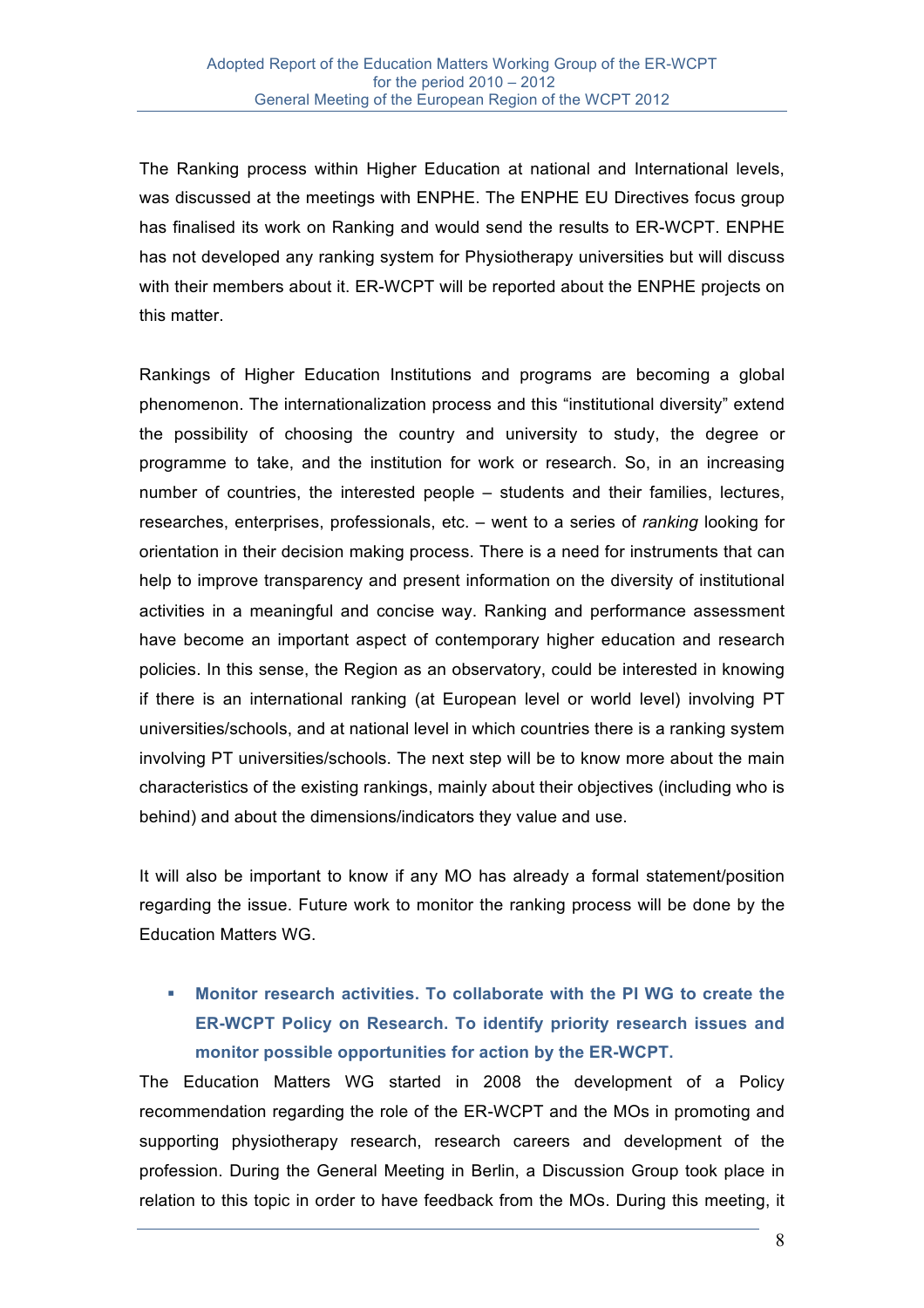was proposed to continue this work in collaboration with the Professional Issues WG, in order to present a proposal at the 2012 GM. Also, the need of consultation of relevant key informants was underlined.

The research document from the Education WG was presented to the Joint meeting of the 3 WGs for discussion in Malta, September 2011. The Education Matters WG welcomed the suggestions and agreed with the suggested changes. The updated version of the document, after the joint meeting, was circulated among the WGs members for further possible comments by October 2011. Also, the consolidated version was sent to the MOs for comments, with the other two Joint meeting documents from the EU and Professional WGs with a deadline fixed on December 2011. The comments gathered were presented at the fourth WG meeting and added as appropriate.

A final version of the document entitled "Promoting research and research careers within physiotherapy in Europe. (Briefing paper)*"* is presented to the 2012 GM for approval.

 **Elaborate or revise statement regarding PT education and research. To update the Policy Statement on Physiotherapy Education. To align the policies on Education and Research.**

The WG has recommended to the Executive Committee to review the format of the ER-WCPT statements and policies according to new approved strategy and briefing papers developed by the Region.

 **To promote the use of Evidence Based Practice in PT education at all levels (Life Long Learning) and support efforts to embed EBP in clinical practice. To collect and spread relevant information on education and research.**

The WG has reviewed the information under the button named Evidence Best Practice on the ER-WCPT website to promote the use of EBP and agreed to update the wording and content of the information on the ER-WCPT and also refer to the information on the WCPT website on this matter.

The Education Matters WG has also prepared a report on the home page of the Member Organisations, updating the report approved at the 2010 GM. The MO have been reminded about the adopted decision regarding this issue at the 2004 GM in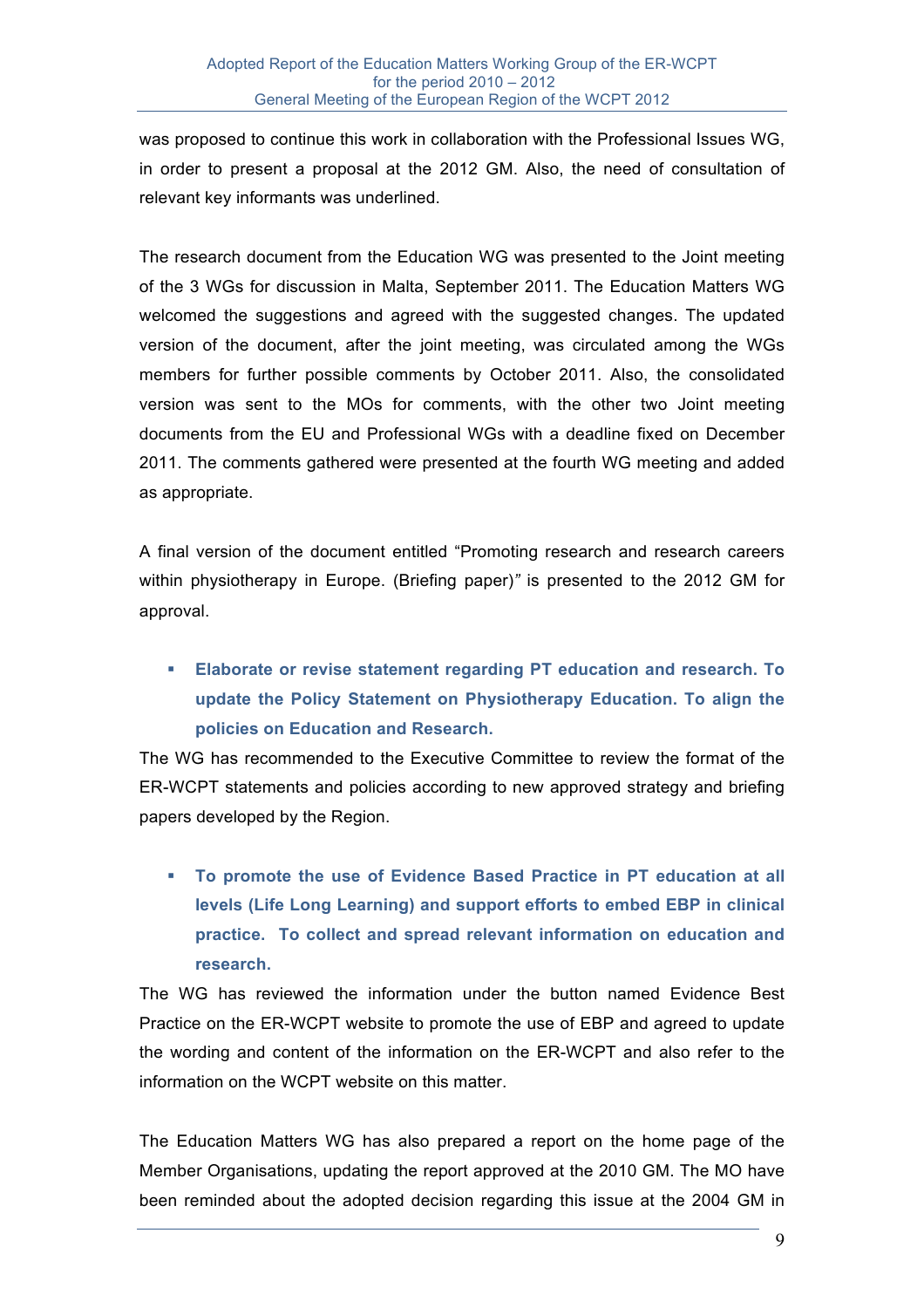Cyprus: *(...) Information regarding specific education issues of each country should be located on the website of each Member Organisation (MO), available in English, in a common format. Furthermore each MO should be responsible for the accuracy and update of that information.* 

The updated report on the home page of the Member Organisations and recommendations to them is presented at the 2012 GM for adoption.

## **Education congresses:**

# **To contribute to the completion of the 3rdEuropean Congress on Physiotherapy Education to take place in 2012.**

The Working Group has been highly involved in the conception and organisation of the third congress (Vienna, 2012), taking into consideration the conclusions approved at the Post Congress Seminar of the second Congress (Stokholm 2008).

Together with the Chairman of the WG, that will maintain the liaison with the Executive Committee of the European Region, Emil Igelsböck and Charlotte Hager-Ross were appointed by the WG as the members responsible for this issue. Emil Igelsböck has been working with the Organising Committee and Charlotte Hager-Ross with the Scientific Committee.

The Working Group held two meetings in Vienna, February 2011 and 2012, in order to facilitate the contact with the host organisation, and offer an international advice. At the meetings were reviewed and discussed items related to the promotion of the Congress (newsletters, press information, etc), the Scientific Committee actions (scientific programme, speakers, call for abstracts, reviewer process, platform presentations and poster discussions, chairman sessions, etc), Organising Committee actions (congress facilitates, bids registration, budget, etc) and ENPHE collaboration.

As Chairman of the Education WG I would like to thank the colleagues from Physio Austria and those involved in the preparation of the Congress for their hospitality and excellent work.

**To preparate the 4th European Congress on Physiotherapy Education to take place in 2016.**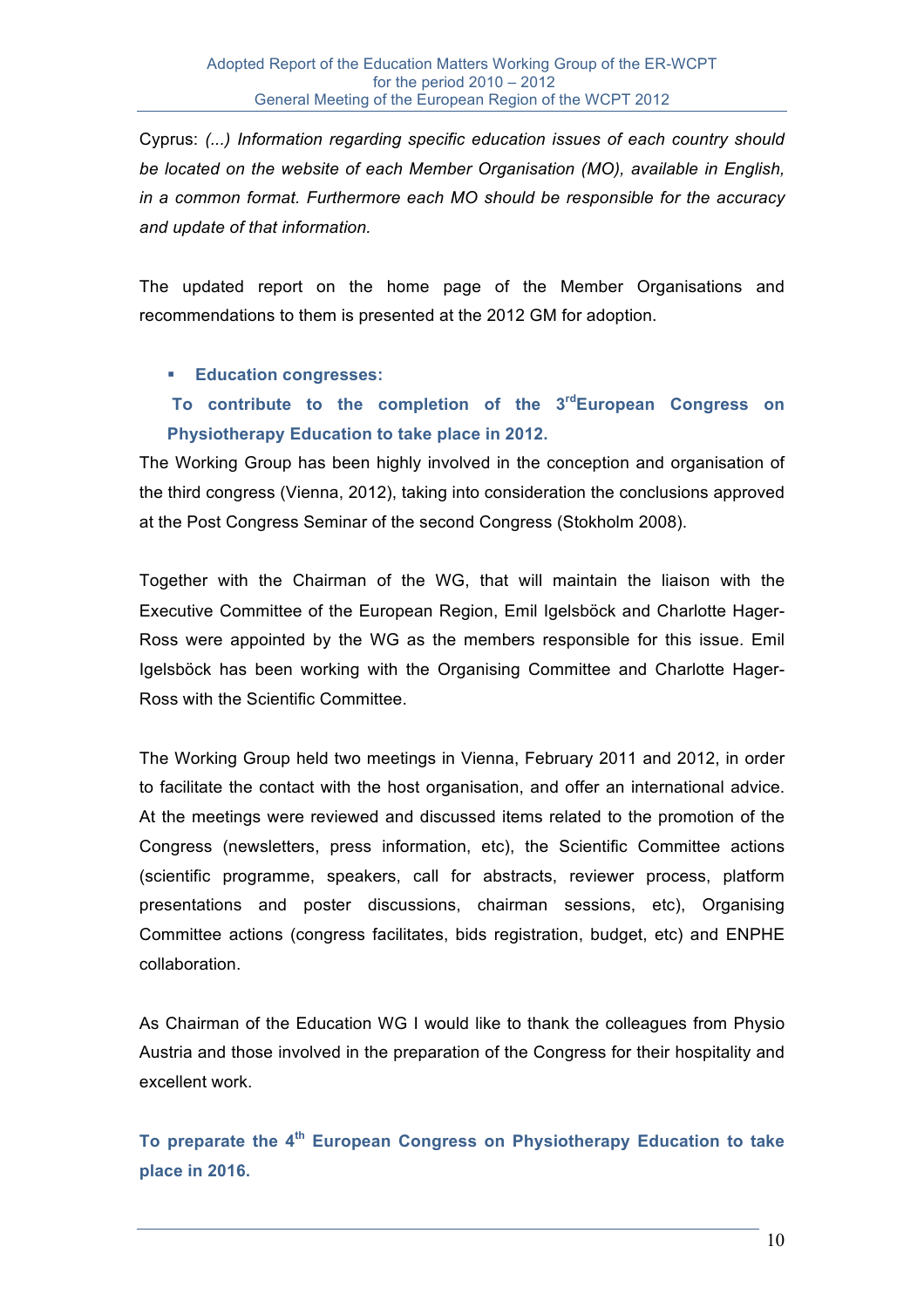An invitation for bids to host the  $4<sup>th</sup>$  European Congress on Physiotherapy Education of the European Region of the WCPT in 2016 was sent to the MOs in September 2011. There were received bids from three MOs: Denmark, Italy and the UK. Congress venue would be confirmed at the end of the 3<sup>rd</sup> Education Congress 2012.

The Executive, Education WG and MOs, will discuss after the  $3<sup>rd</sup>$  Education Congress the objectives and aims of the  $4<sup>th</sup>$  Congress. The Post-congress seminar will be used for that taking into consideration the congress's conclusions.

 **To cooperate with other relevant entities related with physiotherapy education at European Level. Continue facilitating closer links and cooperation with ENPHE.** 

The cooperation with the European Network of Physiotherapy in Higher Education has continued, and the delegations of the two organisations have met three times, - 2010 (Coruña), 2011 (Estoril) and 2012 (Vienna) -, to plan and develop further common activities.

The following topics were discussed at the meetings:

- Database ENPHE An overview of education programmes in Europe and schools
- Database ER-WCPT Physiotherapy Education Entry Level
- ENPHE Conferences 2011 and 2012
- Collaboration of ENPHE in 3rd ER-WCPT Congress on Physiotherapy Education, Austria 2012
- Ranking
- Migration Information for Students and recent graduates Info tool for students of both organisations

#### **To maintain Glossary of key terms of the ER-WCPT.**

Keeping update the Glossary of terms of the ER-WCPT is always an evolving process. The EU Matters WG has sent new additions and some editorial changes to ER-WCPT Glossary of terms for the consideration of the Education WG.

The EU WG also listed terms, which are in conflict with the WCPT glossary of terms and terms from the WCPT glossary not included in the ER-WCPT. The EU WG recommended that where there was conflict between ER-WCPT and the WCPT glossaries, ER-WCPT would need to take the definition of WCPT unless the meaning